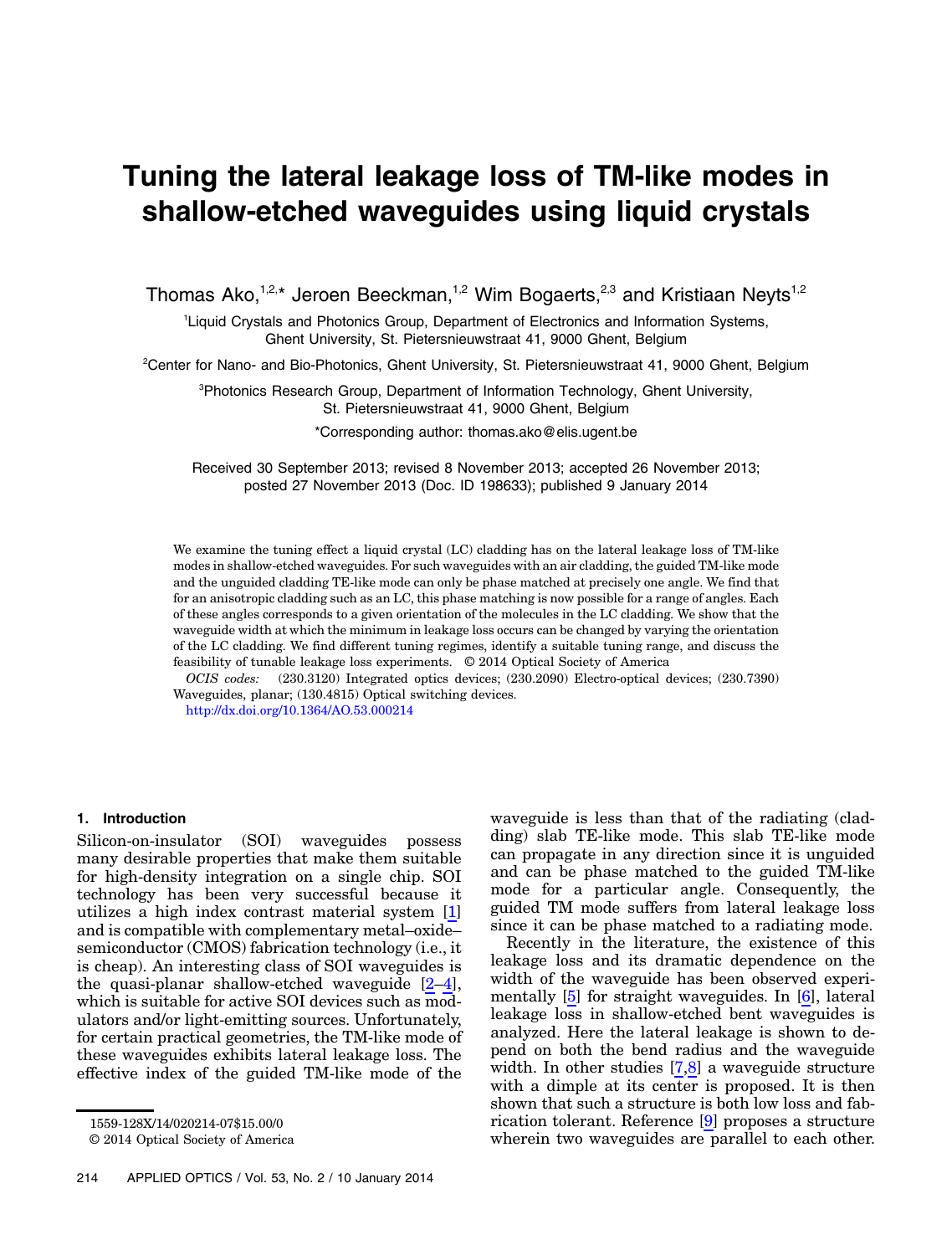Depending on the gap between the two waveguides, the leakage loss can be canceled when both waveguides are excited with quadrature phase.

So far, previous studies have been limited in terms of controlling the lateral leakage loss in shallowetched waveguides. For a waveguide at a constant temperature, with no applied voltage and no stress, the effective indices of each of the modes in the waveguide are fixed. The leakage properties of the waveguide are then also fixed since they arise from the interplay between the effective indices. If we can modulate the effective indices of the waveguide modes, then we would also modulate the leakage loss of the waveguide. In practice this can be done by thermo-optics or electro-optics. In silicon, the thermo-optic effect is large enough for practical applications compared to the electro-optic effect [\[10](#page-6-6)]. Consequently, temperature tuning is often considered for tuning SOI waveguides [[11\]](#page-6-7), but this requires constant power supply, and the tuning range is limited. A material with a high electro-optic effect can be integrated with silicon in order to tune it electro-optically. An example of such a material is a liquid crystal (LC). LCs have excellent electro-optic properties. Their large electro-optic coefficient has established them as the material of choice in display applications. However, they are also suitable for nondisplay applications. They have been used for different tunable photonic components such as spatial light modulators, lasers, filters, switches, and nonlinear components [[12\]](#page-6-8). Many groups have proposed designs in which LCs are used to alter the properties of waveguides. The LC can be used as a tunable cladding material [[13](#page-6-9)–[15\]](#page-6-10) or as the guiding medium [[16](#page-6-11)–[18](#page-6-12)].

We propose a structure in which a nematic LC layer is used as the upper cladding of a conventional shallow-etched waveguide. The orientation of the LC in the cladding can be changed by the application of a moderate voltage. This change in orientation is accompanied by a change in the cladding index [\[14](#page-6-13)] felt by the modes in the waveguide and results in a change in the effective index of these modes. Since the lateral leakage loss arises from the interplay of these effective indices, this causes a change in the leakage loss of the waveguide.

# 2. Lateral Leakage Loss Mechanism

Before proceeding any further, a brief review of the mechanism for lateral leakage loss is in order. The optical fields in an SOI shallow-etched waveguide are confined in the y direction by the index mismatch between air, silicon, and silica (see Fig. [1](#page-1-0)). In the  $x$ direction, confinement is provided by the step discontinuity in silicon. As it travels along the waveguide, the TE-like (resp. TM-like) mode gets additional small  $H_x$  and  $E_z$  (resp.  $E_x$  and  $H_z$ ) components at the waveguide boundaries [[19\]](#page-6-14). Consequently, we have TE-like and TM-like modes in such waveguides, with TE–TM (and TM–TE) mode conversion occurring at the waveguide walls. Mode conversion can

<span id="page-1-0"></span>

Fig. 1. Problem geometry; the positive  $z$  direction is into the plane of the page.

lead to lateral leakage loss if certain conditions are satisfied. In each case, we must examine the graph in Fig. [2](#page-1-1) to determine which modes are evanescent in the cladding and hence determine which mode suffers from lateral leakage loss.

For a TE-like propagating shallow-etched waveguide mode, the TE field must necessarily be laterally evanescent in the shallow-etched waveguide cladding. In general, the propagation constant of the TM-like mode in a slab waveguide with thickness  $t_2$  is lower than that of the TE-like mode in the waveguide. Hence TM fields resulting from TE– TM mode conversion are evanescent. Consequently, the TE-like modes show no lateral leakage loss.

For a TM-like propagating shallow-etched waveguide mode, the TM field in the cladding must be evanescent as well. However, the propagation constant of the TE-like mode in a slab waveguide with thickness  $t_2$  is larger than that of the TM-like mode in the waveguide. Hence TE fields that arise due to TM–TE conversion at the ridge boundary are not evanescent. These TE fields can be phase matched to a TE slab mode propagating laterally at angle  $\theta$  in the slab region [[5](#page-6-1)]. Consequently, the TM-like mode in these waveguides exhibits lateral leakage loss.

Consider a TM-like mode propagating in a shallow-etched waveguide (see Fig. [3\)](#page-2-0). At the right waveguide boundary, it generates transmitted and reflected TE waves that have a relative phase of  $\pi$ . The reflected TE wave travels through the waveguide core at an angle to the z axis since it is not

<span id="page-1-1"></span>

Fig. 2. Variation of effective index of the fundamental TE and TM modes with slab thickness for an SOI slab waveguide with air upper cladding. The plot is obtained using a fully vectorial finite element solver; the operating wavelength is 1550 nm.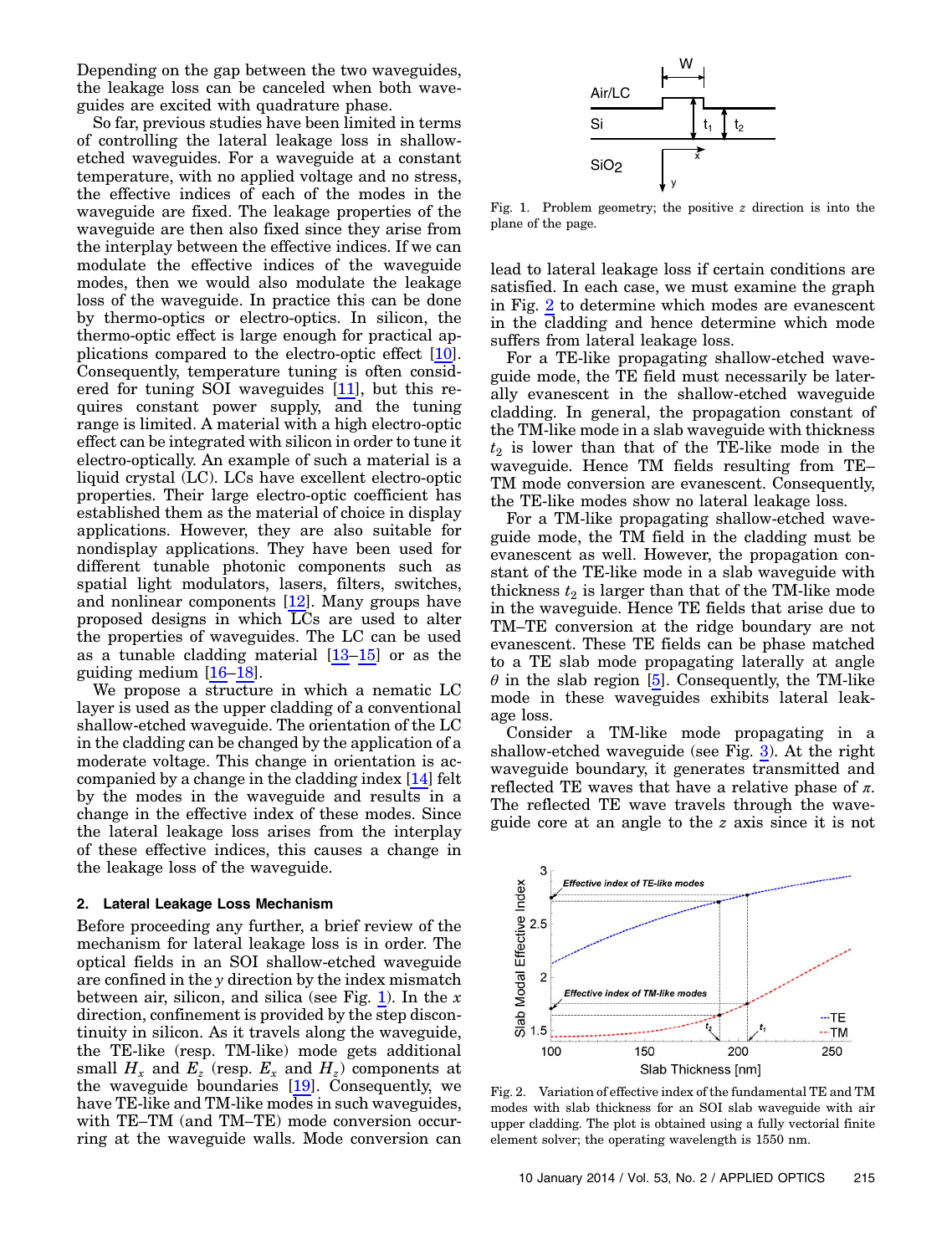<span id="page-2-0"></span>

Fig. 3. Top view of the waveguide. The TM mode travels along the waveguide; we consider one of the TE fields it generates at the ridge wall.

guided. When it gets to the left waveguide boundary, the guided TM-like mode again generates transmitted and reflected TE waves with a relative phase of  $\pi$ . The new transmitted TE wave combines with the previously reflected TE wave. If the phase accumulated by the previously reflected TE wave as it travels through the waveguide core is a multiple of  $2\pi$ , then it will interfere destructively with the newly transmitted TE wave. We can write this condition as follows:<br>  $\beta_{\text{TM}} \cdot D - k_{\text{TE}}^{(\text{core})}$ 

$$
\beta_{\rm TM} \cdot D - k_{\rm TE}^{\rm (core)} \cdot \sqrt{D^2 + W^2} = 2m\pi. \tag{1}
$$

<span id="page-2-1"></span>Here  $m$  is a positive integer. After some simple algebra, we arrive at the well-known expression for the resonance condition of the leakage loss of SOI shallow-etched waveguides:

$$
W = \frac{m\lambda}{\sqrt{n_{\text{eff,TE}}^{\text{(core)}} - N_{\text{eff,TM}}^2}},\tag{2}
$$

<span id="page-2-2"></span>where  $\lambda$  is the wavelength of the light in the waveguide,  $N_{\text{eff,TM}}$  is the effective index of the guided TM-like waveguide mode, and  $n_{\text{eff,TE}}^{(\text{core})}$  is the effective

index of the (unguided) TE wave that traverses the waveguide core.

# 3. Tuning the Lateral Leakage Loss of the TM-like Mode

For a shallow-etched waveguide with air cladding [\[5](#page-6-1)–[9\]](#page-6-5), the TE and TM modes feel the same refractive index in the cladding. When LC is used as the upper cladding layer, the situation becomes far more interesting. The LC can be oriented such that the TE and TM modes in the waveguide feel a different refractive index in the cladding [[14\]](#page-6-13). In this way it is possible to change the effective index of the TE and TM modes separately; this is equivalent to changing  $n_{\text{eff,TE}}^{(\text{core})}$ and/or  $N_{\text{eff,TM}}$  in Eq. ([2](#page-2-1)) from the values they had when the waveguide had an air cladding. If this is the case, the resonance condition can be fulfilled if  $W = W_{LC}$ , which will in general be different from  $W_{\text{air}}$ .

There are three main possibilities for orienting the LC in the cladding. First, orient the LC along the  $x$ axis; the TE and TM modes feel the extraordinary  $(n_e)$  and ordinary  $(n_o)$  indices of the LC in the cladding, respectively. Second, we could orient the LC along the  $y$  axis; the TE and TM modes would feel an index  $n<sub>o</sub>$  and  $n<sub>e</sub>$  in the cladding, respectively. Third, we could orient the LC along the z axis. In this case, both modes only feel the ordinary index  $(n_o)$  of the LC in the cladding. We can choose any of the three states above as the initial state of the LC and then choose one from the remaining two as the final state of the LC. We choose an LC layer as in options 1 and 2 above as the initial and final states. For this combination we would see the largest change in the effective indices and hence leakage loss of the waveguide.

It is instructive to take a look at the k-vector diagram for a waveguide with an anisotropic upper cladding. Figure  $4$  shows  $k$ -vector diagrams of the fundamental TE and TM modes and the radiating cladding TE mode, for an air cladding and for claddings as in options 1 and 2 above. Given that the TE and TM modes feel an index  $n<sub>o</sub>$  or  $n<sub>e</sub>$  depending on the LC alignment, we can make the following observations. The propagation constant of the TM mode in Fig.  $4(c)$  is greater than that in Fig.  $4(b)$ .



Fig. 4. Phase-matching diagrams for various upper cladding configurations. (a) Air cladding, (b) LC cladding, LC oriented along x axis; option 1. (c) LC cladding, LC oriented along the y axis; option 2. All drawings are not to scale.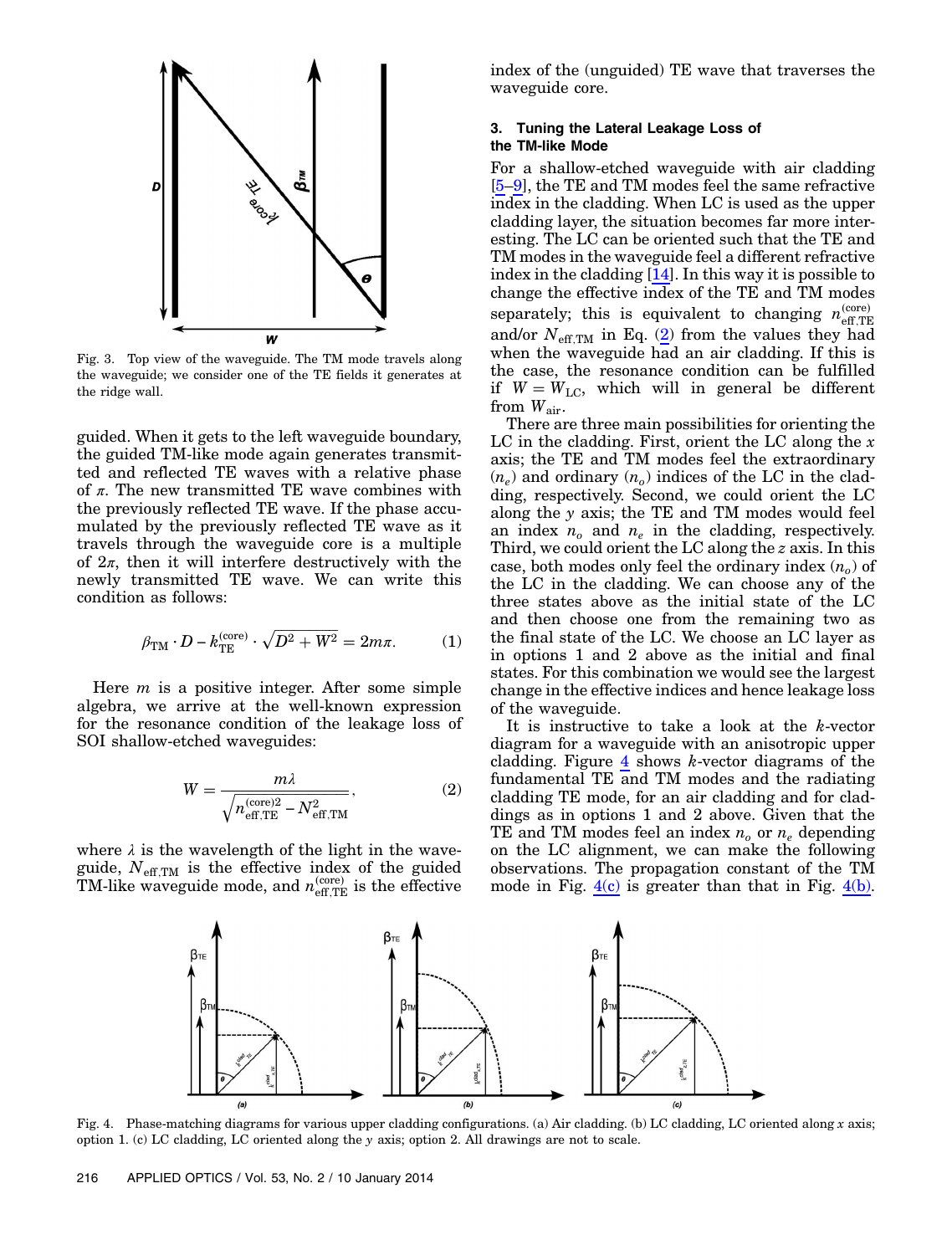On the other hand, the propagation constant of the TE mode in Fig.  $4(b)$  is greater than that in Fig.  $4(c)$ . Finally, the unguided TE slab mode propa- $\mathrm{gation~constant}$   $(k_\mathrm{TE}^{(\mathrm{clad})})$  is not the same in every direction for a cladding made out of LC aligned along the  $x$  axis. In this case the refractive index felt by this mode in the cladding is given by

$$
n(\theta) = \frac{1}{\sqrt{\left(\frac{\cos \theta}{n_e}\right)^2 + \left(\frac{\sin \theta}{n_o}\right)^2}}.
$$
 (3)

In Fig.  $\underline{4(b)}$  $\underline{4(b)}$  $\underline{4(b)}$  the tip of  $k_\text{TE}^\text{(clad)}$  traces out a quadrant of an ellipse rather than that of a circle [Figs.  $4(a)$  and  $4(c)$ . It is this anisotropy in cladding index that makes the tuning possible. In previous studies with an air cladding,  $\beta_{\rm TM}$  and  $k_{\rm TE}^{\rm (clad)}$  can only be phase matched at precisely one angle. When an LC cladding is used, they can now be phase matched for a range of angles. Each of these angles corresponds to a given orientation of the LC in the cladding. By varying the orientation of the LC in the cladding, it is then possible to vary the waveguide width at which the minima in leakage loss occur.

In order to confirm the qualitative arguments given above, we consider two waveguide geometries: (i)  $t_1 = 205$  nm,  $t_2 = 190$  nm and (ii)  $t_1 = 220$  nm,  $t_2 = 150$  nm. For each of these geometries, we calculate the effective index of the TM mode for waveguide widths between 500 and 2500 nm. We also calculate the effective index of the TE mode in a slab waveguide with thickness  $t_1$ . We do this for the three cases in Fig.  $4$ . The operating wavelength is 1.55  $\mu$ m, and we only consider the fundamental waveguide modes. The refractive indices of the core and cladding of the waveguide are  $n_{\text{core}} = 3.475$  and  $n_{\text{clad}} = 1.444$ , respectively. For the LC upper cladding, we use the LC E7 ( $n_e = 1.7$ ,  $n_o = 1.5$  for a wavelength of 1.55  $\mu$ m). For claddings as in Figs. [4\(a\)](#page-2-2) and [4\(c\),](#page-2-2) there is no need to take into account the direction of the unguided TE wave in the waveguide core. For a cladding as in Fig.  $4(b)$ , the calculation is more involved. We first compute the effective index of the TM mode for each waveguide width. Next, we obtain the effective index of the TE mode in a slab waveguide of thickness  $t_1$ ; we do this for all possible directions of the TE mode in the x*–*z plane. For each width, the correct value of  $n_{\text{eff,TE}}^{\text{core}}$  is obtained by solving Eq. [\(4\)](#page-3-0) for self-consistency:

$$
\cos(\theta) = \frac{N_{\text{eff,TM}}(W)}{n_{\text{eff,TE}}^{\text{core}}(\theta)}.
$$
\n(4)

<span id="page-3-0"></span>For each waveguide width we now have corresponding  $n_{\text{eff,TE}}^{(\text{core})}$  and  $N_{\text{eff,TM}}$ . We can make a guess of the waveguide width for which we have the first minimum in leakage loss, by plugging these values into Eq. ([2](#page-2-1)) and looking for the combination of values that yield an  $m$  closest to 1. We perform these

Table 1. Waveguide Width for which *m* in Eq. ([2\)](#page-2-1) is Closest to Unity<sup>a</sup>

<span id="page-3-1"></span>

| $\Delta t$ [nm] | $W_{\text{Air}}$ [nm] | $W_{\text{LC},x}$ [nm] | $W_{\text{LC},y}$ [nm] |
|-----------------|-----------------------|------------------------|------------------------|
| 15              | 708                   | 759                    | 794                    |
| 70              | 694                   | 751                    | 819                    |

a This gives a guess of the width at which the first minimum in leakage loss would occur. The step height <sup>a</sup>This gives a guess of the width at minimum in leakage loss would occur. <sup>1</sup> for each geometry is given by,  $\Delta t = t_1 - t_2$ .

calculations for each type of upper cladding. The results are tabulated below in Table [1](#page-3-1).

We now turn our attention to calculating actual loss values for the geometries considered earlier. In order to do this, we employ full vectorial finite element simulations. The intent here is to verify that we indeed have tuning and ascertain the extent of this tuning. We use the fully anisotropic finiteelement-based mode solver in COMSOL Multiphysics. We consider waveguide widths between 500 and 2500 nm. We simulate the two cases considered earlier, i.e., (i)  $t_1 = 205$  nm,  $t_2 = 190$  nm, and (ii)  $t_1 = 220$  nm,  $t_2 = 150$  nm. The refractive indices of the silicon core and silica cladding of the waveguide are  $n_{\text{core}} = 3.475$  and  $n_{\text{clad}} = 1.444$ , respectively, and the operating wavelength is 1.55 μm.

Case 1 corresponds to the geometry considered in previous works [\[5](#page-6-1)–[9\]](#page-6-5), and the second case corresponds to a geometry that is in the process of being fabricated. The simulation results for case 1 are shown in Fig. [5](#page-3-2).

The simulation for an air cladding (red curve) is in excellent agreement with previous results [\[7](#page-6-3)]. The loss minima occur at waveguide widths of 711, 1431, and 2154 nm. When we use LC in the cladding of the waveguide, the loss minima are shifted as expected. As mentioned before, we start out with a situation in which the LC in the cladding is oriented along the x axis and then transition to one in which it is oriented along the  $y$  axis. For a waveguide with LC upper cladding, the lateral leakage loss still follows a cyclic pattern. The waveguide width at which

<span id="page-3-2"></span>

Fig. 5. Leakage loss of the fundamental TM mode for a waveguide with  $t_1 = 205$  nm,  $t_2 = 190$  nm. The loss minima occur at 711, 1431, and 2154 nm. When LC oriented along the x axis is used as cladding, the loss minima shift to 760, 1534, and 2311 nm. After switching the LC, the loss minima shift to 795, 1609, and 2423 nm.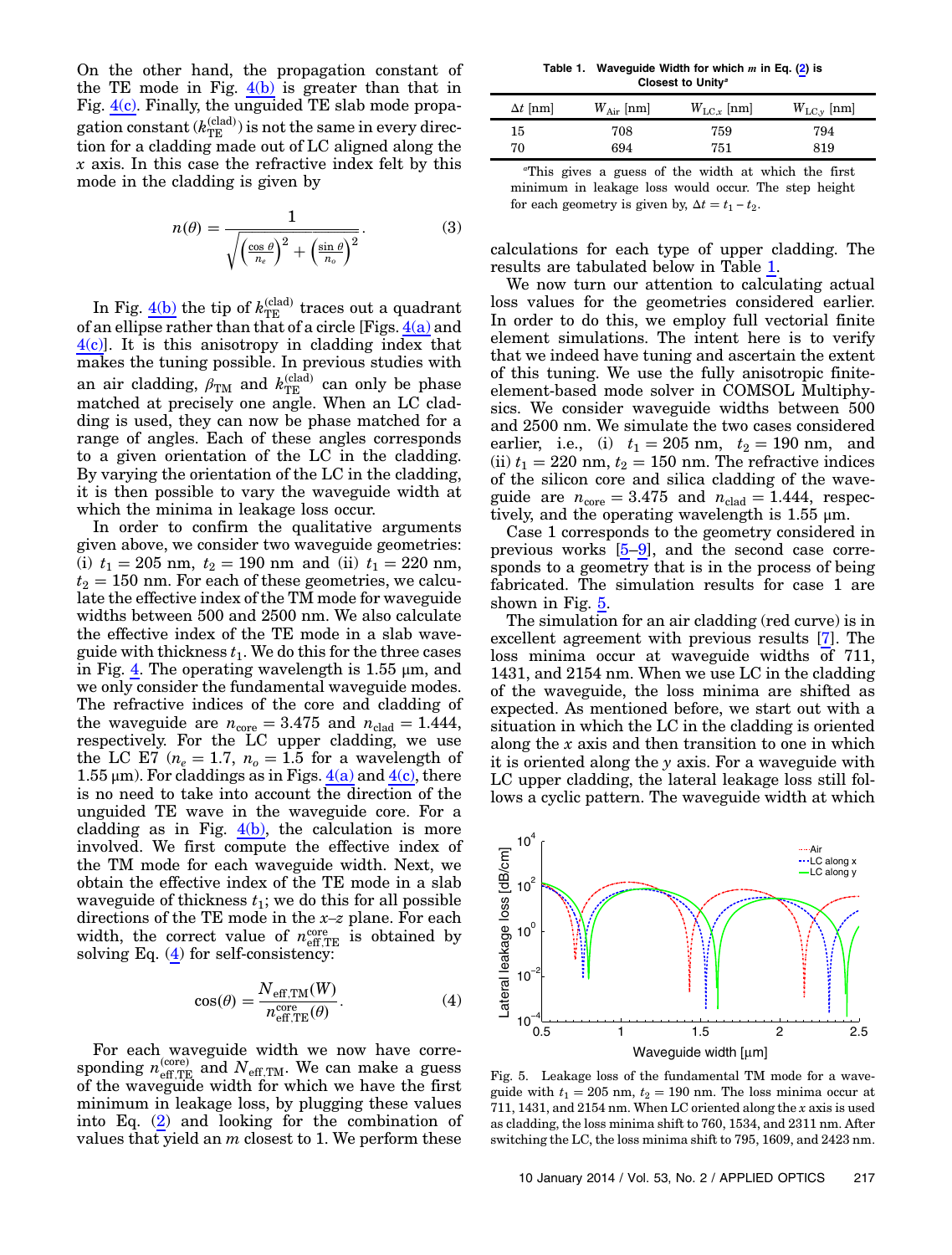<span id="page-4-0"></span>

Fig. 6. Leakage loss of the fundamental TM mode for a waveguide with  $t_1 = 220$  nm,  $t_2 = 150$  nm. The loss minima occur at 722, 1469, and 2212 nm. When LC oriented along the x axis is used as cladding the loss minima shift to 776, 1579, and 2378 nm. After switching the LC, the loss minima shift to 804, 1642, and 2476 nm.

the minimum in the leakage loss occurs can be tuned by at least 35 nm—from 760 to 795 nm. According to our simulations, we can change the leakage loss at a width of 795 nm, from 2 to about 0 dB∕cm, by switching the LC from being oriented along the  $x$  axis to the y axis, respectively.

Case 2 is for a structure that is in the process of being fabricated and for which we intend to perform loss measurements. Here the step height is more than doubled compared to the previous case. We expect a larger modulation of the leakage loss for a fixed waveguide width using the LC cladding. The lateral leakage loss curves for this case are shown in Fig.  $6$ . We notice that the maximum of the leakage loss has increased by about one order of magnitude as expected. For air cladding, the loss minima occur at widths of 722, 1469, and 2212 nm. When an LC cladding is used, we predict that it would be possible to shift the position of the leakage loss minima by 28 nm, from a width of 776 to 804 nm. This time for an 804 nm wide waveguide, the leakage loss can be changed from 19 to 0 dB∕cm by switching the LC from being oriented along the x axis to the  $\gamma$ axis, respectively. The change in leakage loss for case 2 is about 10 times larger than that for case 1. This large change in leakage loss makes an experimental realization very feasible.

Table [2](#page-4-1) summarizes the values of the waveguide width at which the first minimum in the loss curves in Figs. [5](#page-3-2) and [6](#page-4-0) occur. We can now determine the

<span id="page-4-1"></span>Table 2. Upper Part, Waveguide Widths at which the First Minimum in the Loss Curve Occurs; Lower Part, Error between the Predicted Widths in Table [1](#page-3-1) and Those in the Upper Part of This Table<sup>®</sup>

| $\Delta t$ [nm] | $W_{\text{Air}}$ [nm] | $W_{\text{LC},x}$ [nm] | $W_{\text{LC},y}$ [nm] |
|-----------------|-----------------------|------------------------|------------------------|
| 15              | 711                   | 760                    | 795                    |
| 70              | 722                   | 776                    | 804                    |
| 15              | $0.4\%$               | $0.1\%$                | 0.1%                   |
| 70              | $4.0\%$               | 3.3%                   | 1.8%                   |

a The step height for each geometry is given by,  $\Delta t = t_1 - t_2.$ 

accuracy of our earlier guess. For case 1, our guess is excellent; it is accurate to within 0.4% in the worst case, i.e., the air cladding. On the other hand, for case 2, the guess is not that good; in the best case (LC oriented along the y axis in the cladding), it is only accurate to within 1.8%. This discrepancy is due to the difference in step height between both cases. The accuracy of our guess deteriorates with increasing step height. We confirm this by performing simulations for waveguide geometries with step heights between 15 and 70 nm.

## 4. Wavelength Dependence of the Leakage Loss

From Eq.  $(2)$ , it is evident that for a fixed waveguide width, the lateral leakage loss is also wavelength dependent. This has already been investigated for bent shallow-etched waveguides [\[7\]](#page-6-3). In what follows, we look at the wavelength dependence of the lateral leakage loss when an LC cladding is used as the upper cladding of a shallow-etched waveguide.

We perform the same simulations as in the previous section, only this time we vary the wavelength from 1.5 to 1.6 μm. For simplicity, we neglect the dispersion of the LC over this wavelength range. Figures [7](#page-4-2) and [8](#page-4-3) show the variation of the lateral

<span id="page-4-2"></span>

Fig. 7. Leakage loss of the fundamental TM mode for a waveguide with  $t_1 = 220$  nm,  $t_2 = 150$  nm and LC cladding. The LC is oriented along the  $x$  axis. The color map is the logarithm (base 10) of the leakage loss.

<span id="page-4-3"></span>

Fig. 8. Leakage loss of the fundamental TM mode for a waveguide with  $t_1 = 220$  nm,  $t_2 = 150$  nm and LC cladding. The LC is oriented along the  $y$  axis. The color map is the logarithm (base 10) of the leakage loss.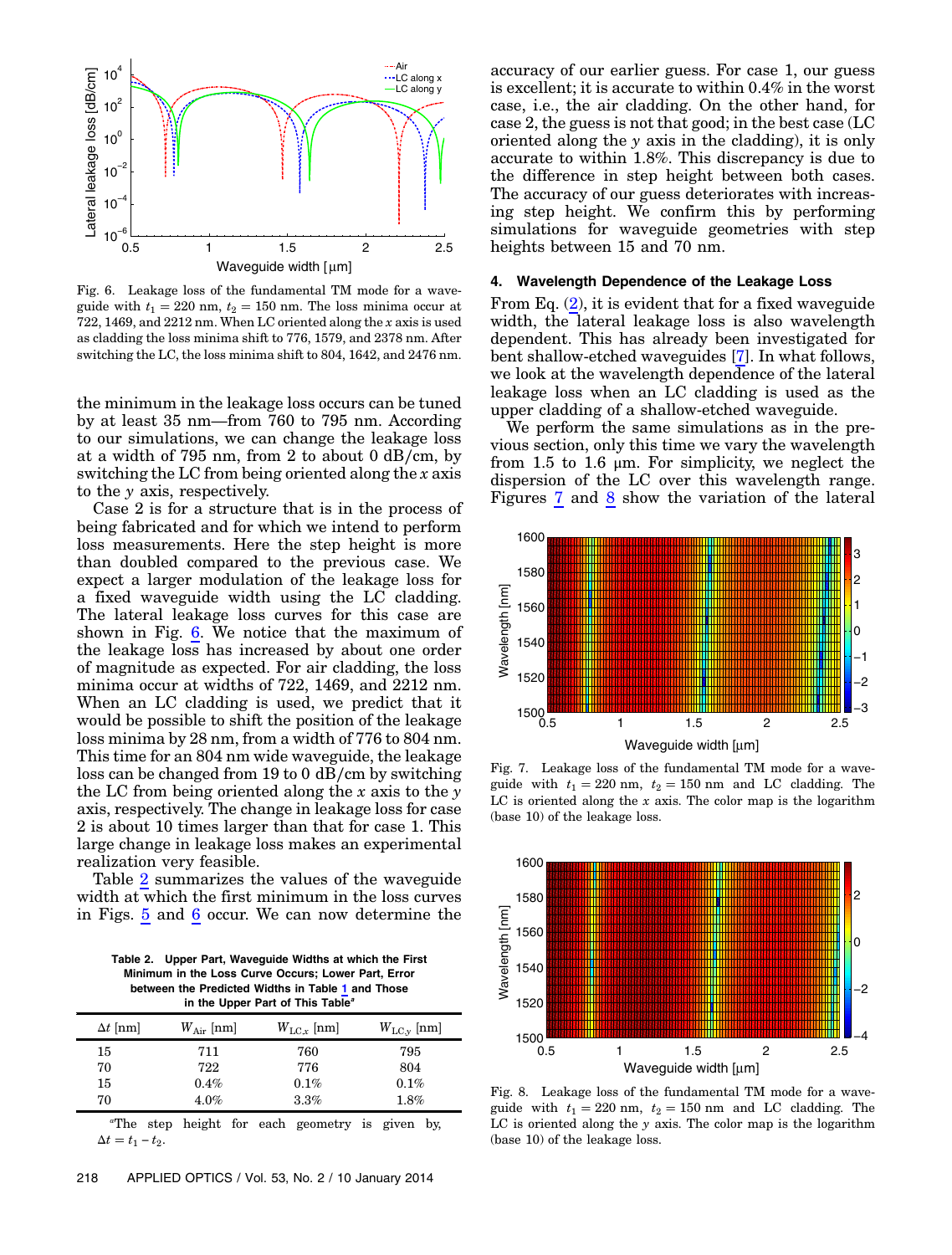leakage loss with both the waveguide width and the wavelength. The logarithm to the base 10 of the lateral leakage loss is used as the color map for these 2D plots. Overall we notice a significantly stronger dependence of the leakage loss on the waveguide width than on the wavelength. Nevertheless, for the range of waveguide widths close to the leakage loss minima, there is a strong dependence on the wavelength. In this range of widths the leakage loss varies by about 10 dB∕cm on average with the wavelength. This is an important effect that should be taken into account in practice.

#### 5. Discussion

In the previous sections, we made some interesting predictions about how the leakage loss of a shallow-etched SOI waveguide with upper LC cladding would change if the LC is switched. We now proceed to discuss factors that could limit the predicted change in leakage loss. Accordingly, we address the effect of additional losses from the LC layer and waveguide line width variation on the change in lateral leakage loss of the waveguide.

The LC upper cladding layer can induce additional losses from the waveguide. These can be either scattering or absorption losses. In the nematic state and for the wavelength range considered, the scattering loss can be two orders of magnitude stronger than the absorption loss [[20\]](#page-6-15). Scattering losses arise from a lack of homogeneity in the alignment of the LC molecules above the waveguide. This loss can be reduced by forcing all the molecules in the LC layer above the waveguide to be aligned in a particular direction [\[14](#page-6-13)]. If a voltage is then applied to the LC layer, the change in orientation would be homogeneous, thus reducing scattering losses once more. Absorption losses, on the other hand, are intrinsic to the LC material and would vary depending on the kind of LC used. For E7, the total optical loss to the LC material and would vary depending on<br>the kind of LC used. For E7, the total optical loss<br>(i.e., scattering and absorption) is about  $1 \text{ cm}^{-1}$  at 1550 nm  $[20]$  $[20]$ . This corresponds to the imaginary part of the refractive index proportional to  $10^{-5}$ . We added (i.e., scattering and absorption) is about 1  $cm^{-1}$  at this loss to the LC cladding in our simulation. The result is an increase of about 2.5 dB∕cm in lateral leakage loss compared to the case in which the LC has no loss. Although the LC layer increases the total loss of the waveguides, the change in leakage loss remains the same. For case 2, and a waveguide width of 804 nm, the leakage loss for LC oriented along the  $x$ and y axes is 21.7 and 2.5 dB/cm, respectively, giving a change in loss of 19.2 dB∕cm. We zoom in around waveguide widths between 750 and 820 nm and plot the leakage loss for LC with and without loss. This plot is shown in Fig [9](#page-5-2).

Selvaraja et al. [[21\]](#page-6-16) report SOI waveguide linewidth uniformity  $\sqrt{6}$  nm within a chip and <2 nm between chips in experiments. Let us assume the worst case. If the target waveguide width is 804 nm but we get either 806 or 802 nm, then the change in loss for LC reorienting from being aligned along  $x$  to being aligned along  $y$  would be 22 and

<span id="page-5-2"></span>

Fig. 9. Leakage loss of the fundamental TM mode for a waveguide with  $t_1 = 220$  nm,  $t_2 = 150$  nm. Curves for LC with loss (circles) and without loss (triangles) are shown. The red and blue curves are for LC oriented along the  $x$  and  $y$  axes, respectively.

16.9 dB∕cm, respectively. Furthermore, even if the target waveguide width is 5 nm off, i.e., 809 or 799 nm, the change in loss would still be 25.6 and 12.8 dB∕cm, respectively. Consequently, our prediction of a lateral leakage loss tuning range of 28 nm is indeed realizable.

#### 6. Conclusion

We propose a method to tune the lateral leakage loss of the TM-like mode in shallow-etched SOI waveguides. We consider a shallow-etched waveguide with LC upper cladding. The effects of the LC cladding on the modes of the waveguide are explained. It is shown that the lateral leakage loss can be modulated by changing the orientation of the LC in the cladding. This change in orientation can be obtained by the application of a moderate voltage. Two different waveguide structures are considered, and the lateral leakage loss is shown to increase with increasing step height. We predict that the largest modulation of the leakage loss can be observed by having a structure in which the LC is initially oriented along the x axis and subsequently oriented along the y axis. We show that our proposal is an electrically controllable switch for the leakage loss of a shallow-etched waveguide with a particular width. We also discuss the most important factors that could limit the predictions we make for change in leakage loss and come to the conclusion that the predicted change in leakage loss is experimentally achievable.

This research was supported by the Interuniversity Attraction Poles program of the Belgian Scientific Policy office under grant IAP P7-35 "photonics@be."

### **References**

- <span id="page-5-0"></span>1. G. Celler and S. Cristoloveanu, "Frontiers of silicon-oninsulator," J. Appl. Phys. <sup>93</sup>, 4955–4978 (2003).
- <span id="page-5-1"></span>2. P. Dong, W. Qian, S. Liao, H. Liang, C. Kung, N. Feng, R. Shafiiha, J. Fong, D. Feng, A. Krishnamoorthy, and M. Asghari, "Low loss shallow-ridge silicon waveguides," Opt. Express <sup>18</sup>, 14474–14479 (2010).
- 3. M. Webster, R. Pafchek, G. Sukumaran, and T. Koch, "Low-loss quasi-planar ridge waveguides formed on thin silicon-oninsulator," Appl. Phys. Lett. <sup>87</sup>, 231108 (2005).